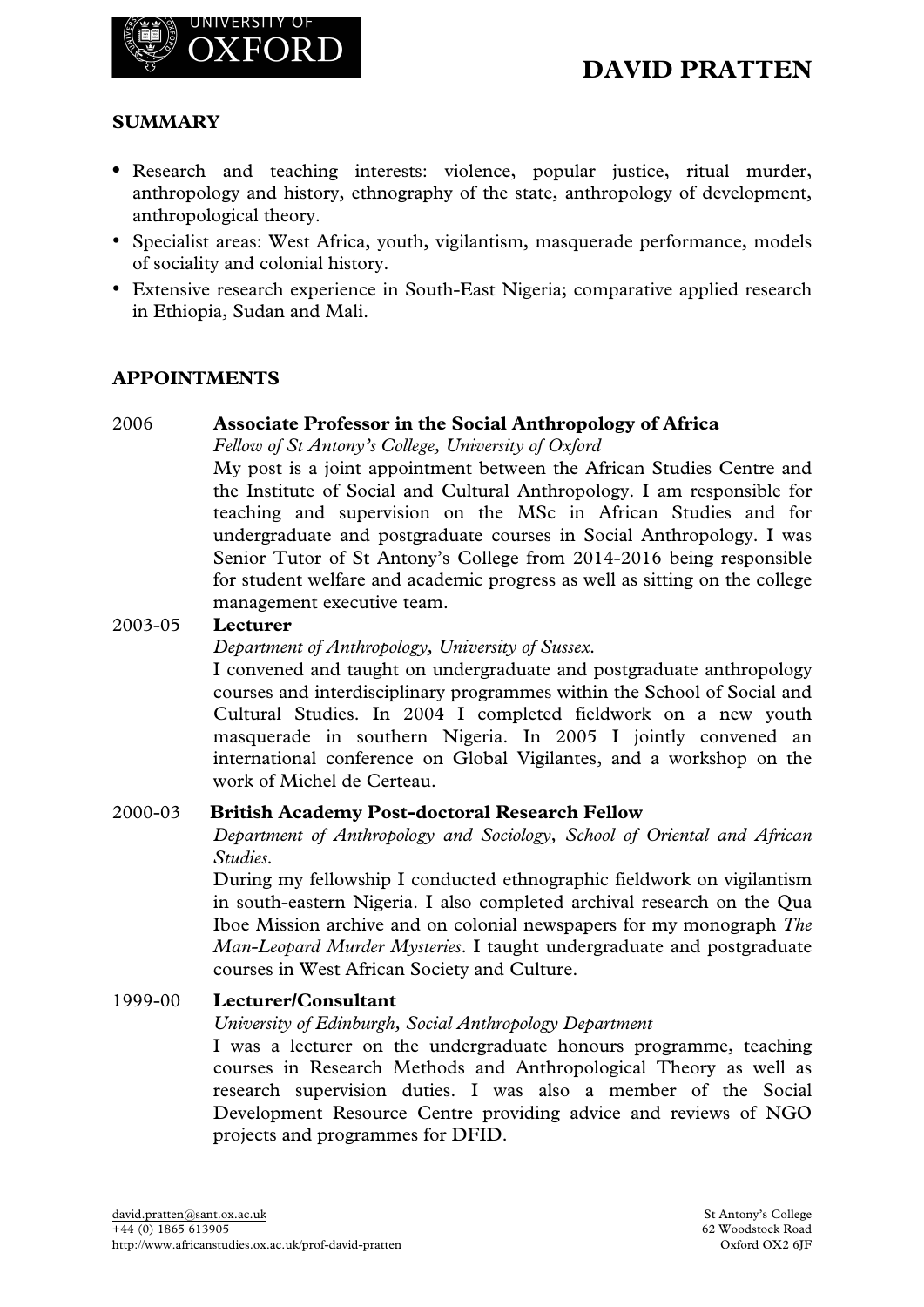### 1992-96 **Research Project Co-ordinator**

*SOS Sahel International UK, London.*

I designed and managed a four-year research programme entitled 'Rural-Urban Linkages: The Role of Migrant Associations in Sahelian Development' and conducted fieldwork in Sudan, Mali and Ethiopia.

## **EDITORSHIP**

2010-16 Co-Editor AFRICA: Journal of the International African Institute. 2009- Series Co-editor, *Readings in African Studies*, Indiana University Press for International African Institute.

## **QUALIFICATIONS**

- 1992-99 **Ph.D. '**From Secret Societies to Vigilantes: Identity, Justice and Development among the Annang of South-Eastern Nigeria' Department of Anthropology and Sociology, School of Oriental and African Studies, University of London.
- 1990-91 **M.A. (Econ.) Development Studies** Manchester University
- 1987-90 **B.A. (Hons.) Modern History** Pembroke College, Oxford University

## **PUBLICATIONS**

## BOOKS

- *The Man-Leopard Murders: History and Society in Colonial Nigeria*, Edinburgh & Indiana: Edinburgh University Press & Indiana University Press for the International African Institute, 2007. (Winner of 2007 Amaury Talbot Prize for African Anthropology awarded by the Royal Anthropological Institute)
- *Global Vigilantes: Perspectives on Justice and Violence*, with A. Sen (eds.), London: Hurst, 2007.
- Cooper, Elizabeth and David Pratten (eds.) (2014) *Ethnographies of Uncertainty in Africa* New York: Palgrave Macmillan.

## JOURNAL ARTICLES

- 'Perspectives on Vigilantism in Nigeria' *Africa* 78:1 2008. Edited special issue. Including my own paper 'From Secret Societies to Vigilantes: the genealogy of justice in Nigeria.'
- 'Mystics and Missionaries: Narratives of the Spirit Movement in Eastern Nigeria', *Social Anthropology* 15(1), 2007.
- 'The Politics of Vigilance in Southeastern Nigeria', *Development and Change* 37(4), 2006, pp. 707-734.
- 'The Politics of Plunder: The Rhetorics of Order and Disorder in Southern Nigeria',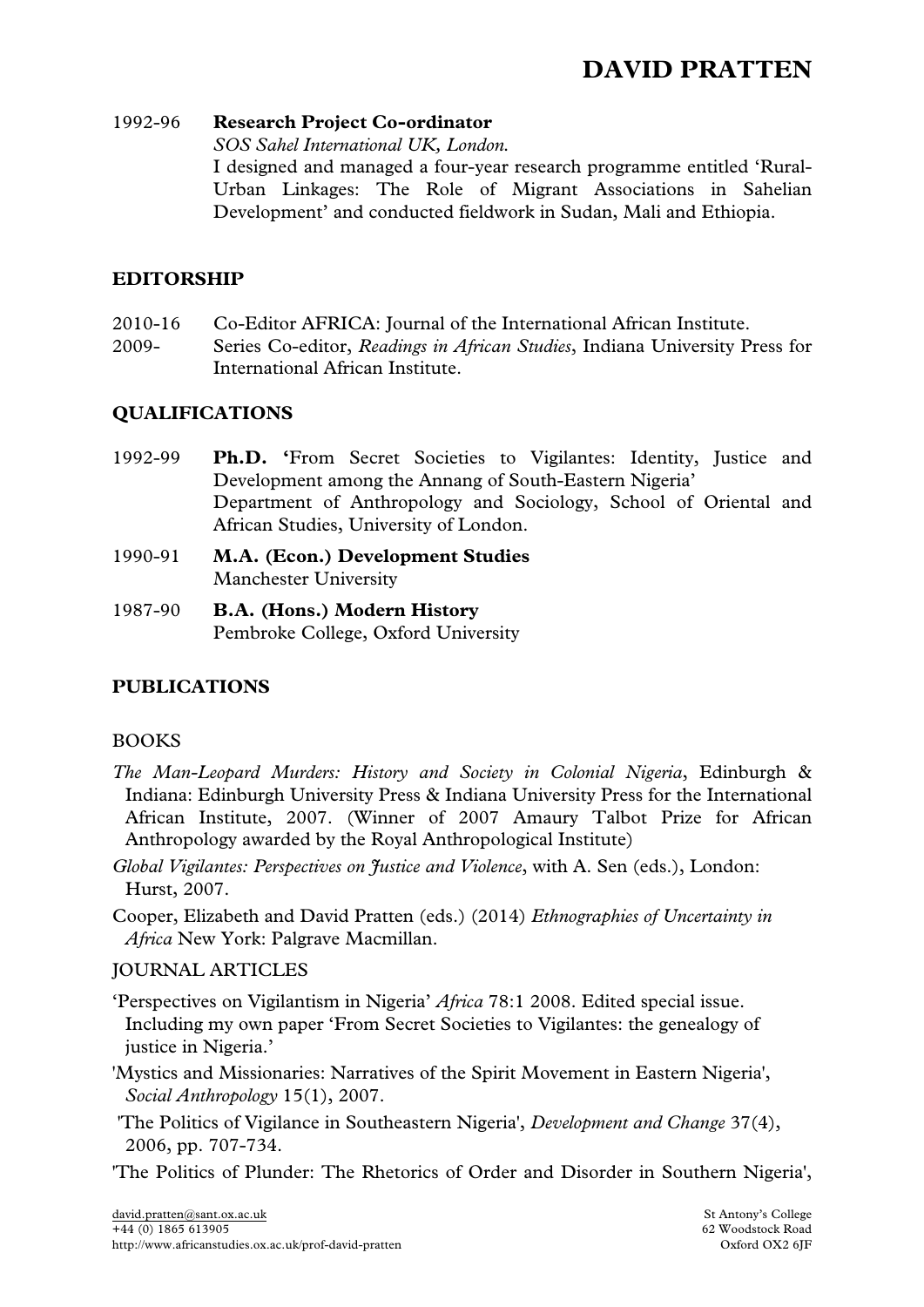*African Affairs* 102(407), 2003, pp. 211-240 (with C. Gore)

'Reconstructing Community: The Intermediary Role of Sahelian Associations in Processes of Migration and Rural Development' *African Rural and Urban Notes*, 3 (1), pp. 49-77, 1996.

### BOOK CHAPTERS

- 'Currency and Conflict in Calabar Province' in Wale Adebanwi (ed.) *Beyond the Margins - Essays in Honor of Jane I. Guyer*, James Currey, 2017, pp. 72-91.
- 'Creole pioneers in the Nigerian provincial press' in Derek Peterson, Stephanie Newell and Emma Hunter (eds.) *Print Cultures in Africa*. Michigan University Press, Ann Arbor, 2016, pp.75-101.

'Policing boundaries: the cultural work of African policing' in Jonny Steinberg, Oliver Owen (eds) Rethinking Policing in Africa, Hurst, London, 2016.

with Cooper, Elizabeth 'Ethnographies of Uncertainty in Africa: An Introduction' in Cooper, Elizabeth and David Pratten (eds.) *Ethnographies of Uncertainty in Africa* New York: Palgrave Macmillan, 2014.

- 'Retroversion, introversion, extraversion: three aspects of African anthropology', in Fardon, R., J. Gledhill, O. Harris, T. Marchand, M. Nuttall, C. Shore, V. Strang & R. Wilson (eds.) *Sage Handbook of Social Anthropology*. Published with the Association of Social Anthropologists of the United Kingdom and Commonwealth, 308-323, 2012.
- "The Precariousness of Prebendalism." In *Democracy and Prebendal Politics in Nigeria: Critical Reinterpretations*. Edited by W Adebanwi and E Obadare. New York: Palgrave Macmillan, 243-260, 2012.

'Bodies of power: narratives of selfhood and security in Nigeria', in Gratz, T. & T. Kirsch (eds.) *Domesticating African Vigilantism*. Oxford: James Currey Publishers, 118-138, 2010.

'Singing thieves: history and practice in Nigerian popular justice', in *Global Vigilantes: Perspectives on Justice and Violence*, Pratten, D. & A. Sen (eds.), London: Hurst, 2007.

'The 'rugged life': Youth and violence in Southern Nigeria', in *Violence and Non-Violence in Africa*, Ahluwalia, P., L. Bethleham & R. Ginio (eds.), London: Routledge, in press, pp. 84-105.

- 'The District Clerk and the 'Man-Leopard Murders': Mediating Law and Authority in Colonial Nigeria', in *Intermediaries, Interpreters and Clerks: African Employees and the Making of Colonial Africa*, Roberts, R., B.N. Lawrance & E.L. Osborn (eds.): University of Wisconsin Press, 2006, pp. 220-247..
- 'Conversion, Conquest and the Qua Iboe Mission', in *Christianity and Social Change in Africa: Essays in Honor of J.D.Y. Peel*, Falola, T. (ed.), Durham, North Carolina: Carolina Academic Press, 2005, pp. 413-440.
- 'Biafra and Biaran War', in Poddar, P. & D. Johnson (eds.) A historical companion to postcolonial thought in English Edinburgh, Edinburgh University Press, 2005, pp. 64-66.
- 'Return to the Roots': Processes of Legitimacy in Sudanese Migrant Associations', (with Suliman Ali Baldo) in Michael Edwards and David Hulme (eds.), *Non-Governmental Organisations - Performance and Accountability: Beyond the Magic Bullet*,